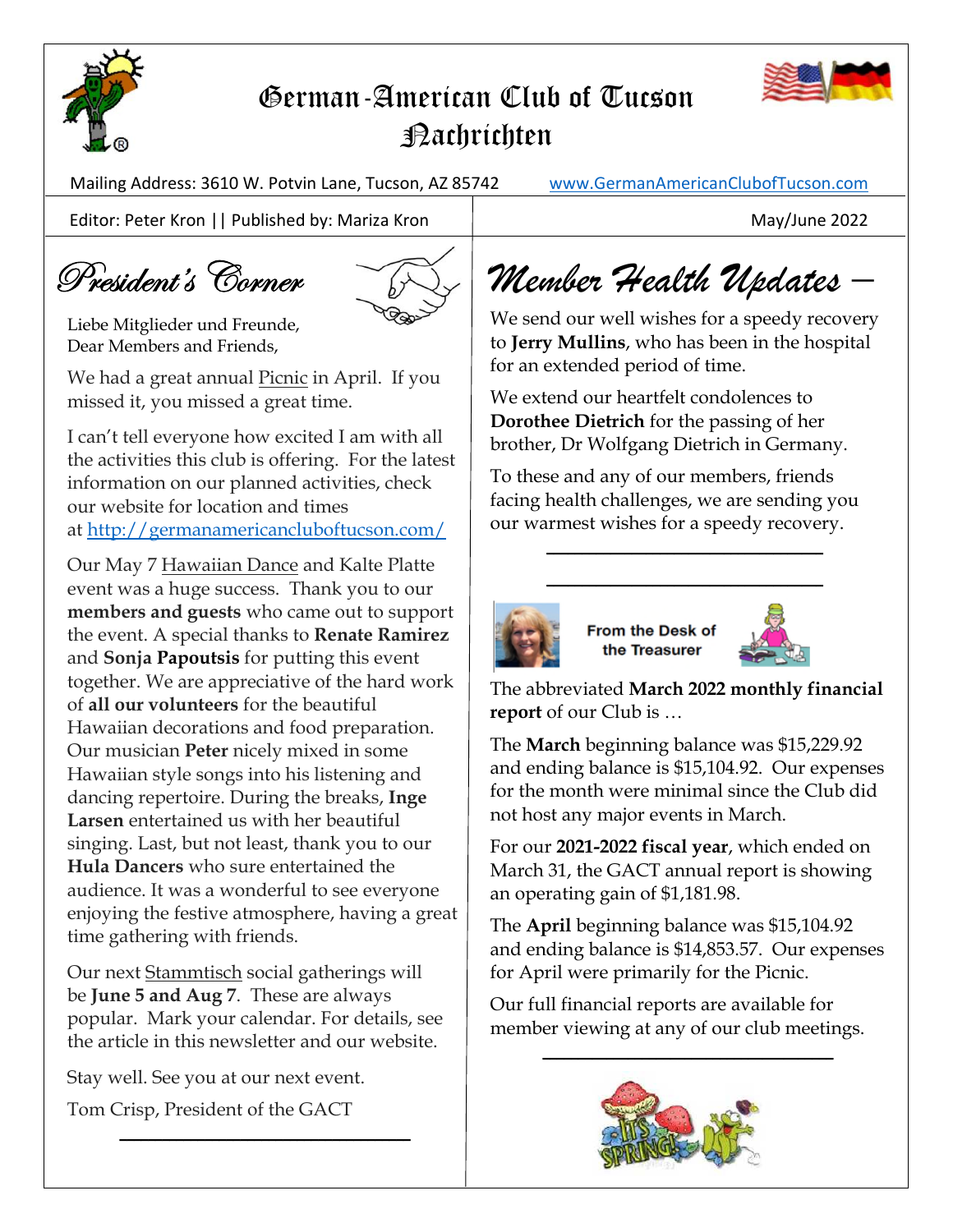#### **2022 Board of Directors Election Results –**

Announcing the election results of the GACT Board of Directors from the March 19 annual membership meeting.

President: Tom Crisp

Vice-President: Louie Stroud



Recording Secretary: Peter Kron

Corresponding Secretary: Mariza Kron

Executive Council: Sonja Papoutsis Gerald Lachenschmid Erika Geyer Beate Kreiner

**Thank you to all the nominees** for volunteering to serve on the Board this year.

**Thank you to our members who either attended or submitted your absentee proxy** at the elections.

Your Board is looking forward to serving the GACT and looking forward to socializing with our members in support of our German heritage.

*2022 Membership "at a glance"* 

\_\_\_\_\_\_\_\_\_\_\_\_\_\_\_\_\_\_\_\_\_\_\_\_\_\_\_\_\_\_\_\_\_\_\_\_\_\_\_

As of this newsletter printing: Total Club renewals received: **61 members**

Welcoming our new members, **Bob & Pattie Ann Jackson.** We are looking forward to having you join our events and spending some fun time together.

**Please notify Renate Ramirez,** if members have any contact changes such as a new phone number, mailing or email address. This will help ensure that we can accurately communicate with our members throughout the year 2022. Renate's contact information can be found on the last page of this newsletter.

 $\overline{\phantom{a}}$  , where  $\overline{\phantom{a}}$  , where  $\overline{\phantom{a}}$  ,  $\overline{\phantom{a}}$  ,  $\overline{\phantom{a}}$  ,  $\overline{\phantom{a}}$  ,  $\overline{\phantom{a}}$  ,  $\overline{\phantom{a}}$  ,  $\overline{\phantom{a}}$  ,  $\overline{\phantom{a}}$  ,  $\overline{\phantom{a}}$  ,  $\overline{\phantom{a}}$  ,  $\overline{\phantom{a}}$  ,  $\overline{\phantom{a}}$  ,  $\overline{\phantom{a}}$  ,

## Membership Anniversaries

**May** 

| Hermann & Ingrid Kron | $43$ yrs. |
|-----------------------|-----------|
| Gerda Taylor          | 36 yrs.   |
| Olga Elbert           | 36 yrs.   |
| June                  |           |

None listed in our Roster

### **Member Photo on our Webpage?**

 $\overline{\phantom{a}}$  , and the set of the set of the set of the set of the set of the set of the set of the set of the set of the set of the set of the set of the set of the set of the set of the set of the set of the set of the s

The Board would like the GACT website to include a webpage to highlight "Our Members" which we are hoping would add a personal photo of each of our members accessible on our GACT website. Here's what we're thinking…

The member's photo may be for an individual or couple taken at our recent events. The photo would only be referenced with the member's name. If we don't already have a recent photo on file, we may ask to take your photo at one of our next events.

**Please send an Email to Mariza or Peter Kron if a member is strongly opposed to having their photo and name on our GACT website**. The Board is planning to update our website in June. Mariza's & Peter's contact information can be found on the last page of this newsletter.

*Birthdays –* 



A Happy Birthday to members who are celebrating their birthdays in May and June. **Alles Gute zum Geburtstag** !!

|                     | May            |  |
|---------------------|----------------|--|
| Gerald Lachenschmid | 6              |  |
| Jerry Mullins       | 16             |  |
| Inge Larsen         | 20             |  |
|                     | June           |  |
| John Papoutsis      | $\overline{2}$ |  |
| Trudy Dauernheim    | 20             |  |
| Louie Stroud        | 23             |  |
| Guillermo Teran     | 25             |  |
| Ilsa Teran          | 25             |  |
| Sonja Papoutsis     | 27             |  |
|                     |                |  |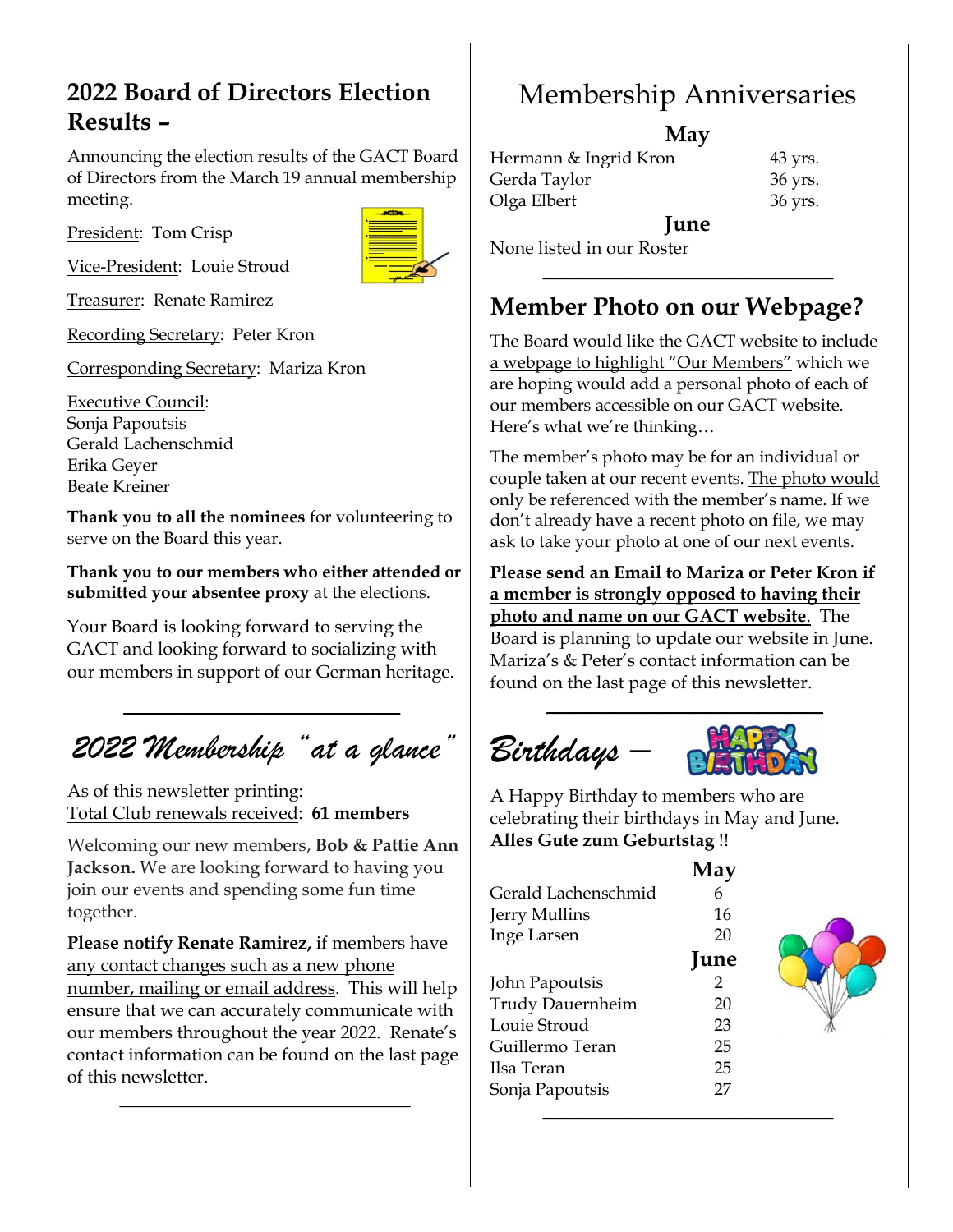*Club Calendar 2022* 



**MAY 14** @ 10:00am – Board meeting

**JUNE 5** @ 12:00pm – Stammtisch at Trident Grill II –- Added event; See "Mark Your Calendar" for details

**JULY 24** @ 12:00pm – Board Directors Recognition Luncheon –- See "Mark Your Calendar" for details

**AUG. 7** @ 12:00pm – Stammtisch at Bottega Michelangelo –- See "Mark Your Calendar" for details

**SEP. 10** @ 9:30am – Board meeting

**SEP. 10** @ 1:00 to 5:00pm– Western BBQ at Sonoran Stables Dance Hall –- See event flyer for details

**OCT. 7** @ 9:30am – Board meeting

**OCT. 8** @ 12:30 to 5:00pm – Oktoberfest at Sonoran Stables Dance Hall, Bratwurst, Peter Kron Musik –- See event flyer for details

**NOV. 6** @ 9:30am – Board & Membership (combined) meeting at Sonoran Stables Dance Hall

**NOV. 6** – Stammtisch –- Time & Location TBA

**DEC. 3** @ 1:00pm – Christmas Party at Sonoran Stables Dance Hall, Peter Kron Musik

**DEC. 9** @ 10:00am – Board meeting

Be sure to check the club calendar at: www.germanamericancluboftucson.com.

NOTE: All meetings and dances will be held at the Sonoran Stables Dance Hall located at 4231 S. Pauline Lane, Tucson 85730.

NOTE: Events and Dates are subject to change with timely notification to our membership. Additional events to be scheduled in the near future.

### **Sonoran Stables Dance Hall**

\_\_\_\_\_\_\_\_\_\_\_\_\_\_\_\_\_\_\_\_\_\_\_\_\_\_\_\_\_\_\_\_\_\_\_\_\_\_\_

**Members Alert !! Tom Crisp** has advised us of his revised policy for anyone attending an event at the Sonoran Stables Dance Hall, as a continuation of monitoring the pandemic. **For the safety of all,** it is strongly suggested that non-vaccinated individuals wear a mask, in consideration for others. Vaccinated individuals are no longer required to wear a mask. Proof of vaccination is no longer

required to be shown at the door; adhering to an honor-system.

 $\overline{\phantom{a}}$  , and the set of the set of the set of the set of the set of the set of the set of the set of the set of the set of the set of the set of the set of the set of the set of the set of the set of the set of the s

We respectfully appreciate your cooperation.

# **Mark Your Calendar –**

to Join Us at …



… the **next Stammtisch** (social meet-up) !!

On… **June 5 @ 12:00 PM** – **Stammtisch at Trident Grill II** at 2910 N. Swan Rd., Tucson, at Plaza Palomino

**Please RSVP by May 23 to:**

**Mariza Kron** at 303-798-4172

On… **August 7 @ 12:00 PM** – **Stammtisch at Bottega Michelangelo** at 420 W. Magee Rd., Tucson

### **Please RSVP by July 25 to:**

**Renate Ramirez** at 660-864-4091

(Our Stammtisch is a social group gathering open to everyone. This notice is provided for the convenience of anyone who may wish to attend as the event is not directly sponsored by the GACT.

\_\_\_\_\_\_\_\_\_\_\_\_\_\_\_\_\_\_\_\_\_\_\_\_\_\_\_\_\_\_\_\_\_\_\_\_\_\_\_



# **Mark Your Calendar –**



*July 24 – 2021+22 Board Directors* 

#### *Recognition Luncheon*



- On… **July 24 @ 1:00 PM**
- **Location… LongHorn Steakhouse** at 5725 E. Broadway Blvd., Tucson
- NOTE: All 2021 and 2022 Board Officer positions will be the paid meal guests of the Club. These officers are responsible to pay for their spouses and for alcoholic drinks.

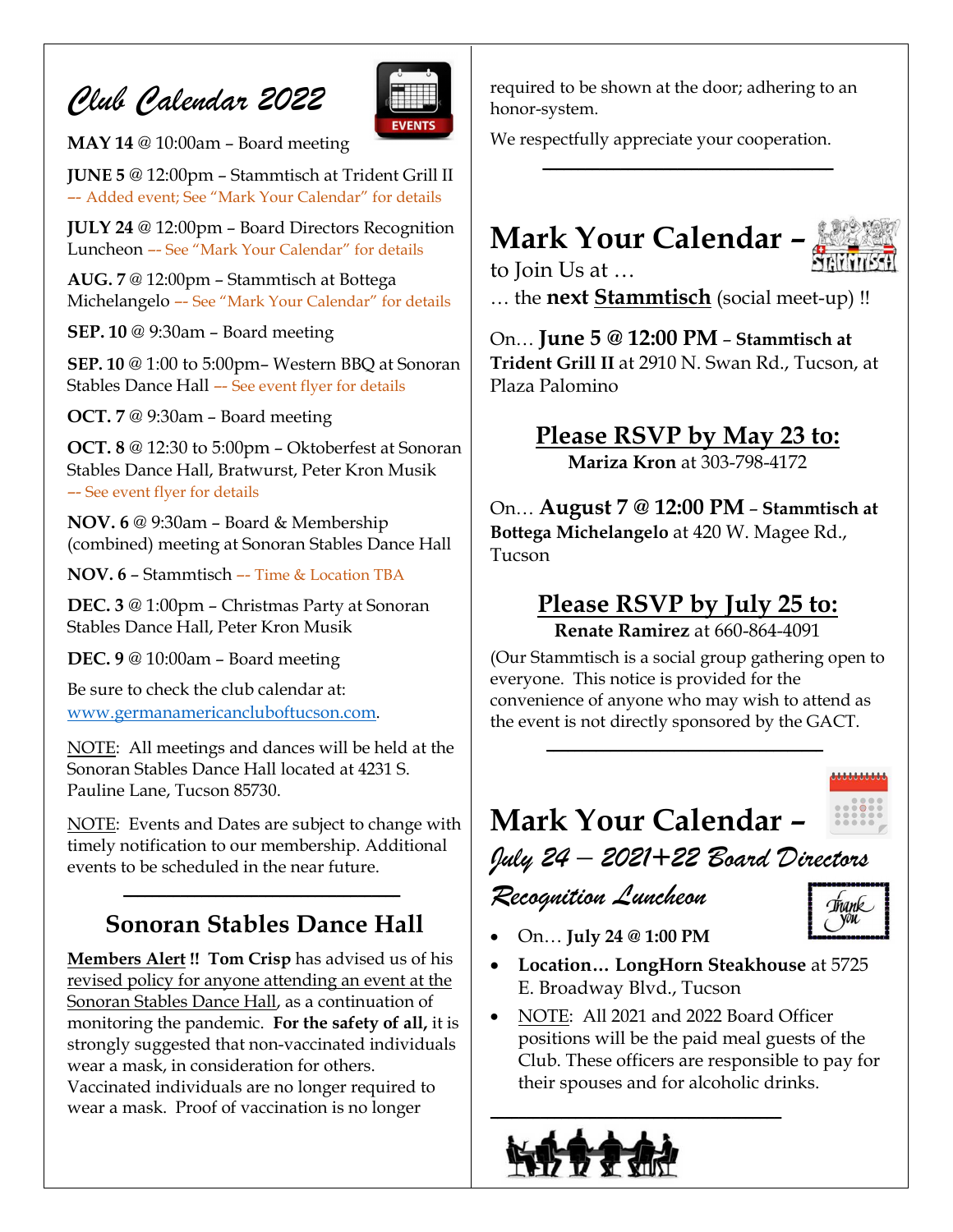*– This & That –* 

### **GACT Storage Shed Update –**

A very special thanks goes to **Tom Crisp** who worked with his ranch helper to install electrical lighting inside and outside our storage shed. Tom graciously offered to pay the labor and our Club paid for materials. The lighting will be greatly appreciated by our event set-up teams !!

### GACT Website

 $\overline{\phantom{a}}$  , where  $\overline{\phantom{a}}$  , where  $\overline{\phantom{a}}$  ,  $\overline{\phantom{a}}$  ,  $\overline{\phantom{a}}$  ,  $\overline{\phantom{a}}$  ,  $\overline{\phantom{a}}$  ,  $\overline{\phantom{a}}$  ,  $\overline{\phantom{a}}$  ,  $\overline{\phantom{a}}$  ,  $\overline{\phantom{a}}$  ,  $\overline{\phantom{a}}$  ,  $\overline{\phantom{a}}$  ,  $\overline{\phantom{a}}$  ,  $\overline{\phantom{a}}$  ,

Our webpage is actively being managed to show our upcoming events, past newsletters and photos from our events, as well as a copy of our Bylaws and new member application.

http://GermanAmericanClubOfTucson.com/

#### We Send Cards !!

 $\overline{\phantom{a}}$  , where  $\overline{\phantom{a}}$  , where  $\overline{\phantom{a}}$  ,  $\overline{\phantom{a}}$  ,  $\overline{\phantom{a}}$  ,  $\overline{\phantom{a}}$  ,  $\overline{\phantom{a}}$  ,  $\overline{\phantom{a}}$  ,  $\overline{\phantom{a}}$  ,  $\overline{\phantom{a}}$  ,  $\overline{\phantom{a}}$  ,  $\overline{\phantom{a}}$  ,  $\overline{\phantom{a}}$  ,  $\overline{\phantom{a}}$  ,  $\overline{\phantom{a}}$  ,

**Please notify Sonja Papoutsis, at 520-918-3921,** if you know of any Club Member who should receive a greeting card: i.e., get well, sympathy, congratulations, etc.

### Members Attend a Board Meeting?

 $\overline{\phantom{a}}$  , where  $\overline{\phantom{a}}$  , where  $\overline{\phantom{a}}$  ,  $\overline{\phantom{a}}$  ,  $\overline{\phantom{a}}$  ,  $\overline{\phantom{a}}$  ,  $\overline{\phantom{a}}$  ,  $\overline{\phantom{a}}$  ,  $\overline{\phantom{a}}$  ,  $\overline{\phantom{a}}$  ,  $\overline{\phantom{a}}$  ,  $\overline{\phantom{a}}$  ,  $\overline{\phantom{a}}$  ,  $\overline{\phantom{a}}$  ,  $\overline{\phantom{a}}$  ,

Yes, our general membership can attend our Board meetings, however cannot vote. Members are invited to speak during the Open Forum session at the end of the meeting, or able to provide input when given the authority to speak by one of the Directors. The last agenda item is typically where we open the meeting for membership feedback.

#### Next Newsletter Coming Attraction

 $\overline{\phantom{a}}$  , we can assume that the contract of  $\overline{\phantom{a}}$ 

 $\overline{\phantom{a}}$  , where  $\overline{\phantom{a}}$  , where  $\overline{\phantom{a}}$  ,  $\overline{\phantom{a}}$  ,  $\overline{\phantom{a}}$  ,  $\overline{\phantom{a}}$  ,  $\overline{\phantom{a}}$  ,  $\overline{\phantom{a}}$  ,  $\overline{\phantom{a}}$  ,  $\overline{\phantom{a}}$  ,  $\overline{\phantom{a}}$  ,  $\overline{\phantom{a}}$  ,  $\overline{\phantom{a}}$  ,  $\overline{\phantom{a}}$  ,  $\overline{\phantom{a}}$  ,

- $\checkmark$  Club 2022 Calendar updates
- $\checkmark$  Flyer for the Western BBQ
- $\checkmark$  Flyer for the Oktoberfest



*Das Alkohol …* 

- Mit 30 Jahren stirbt ein Pferd, das niemals ein Glas Bier gelehrt.
- Mit 20 Jahren sterben die Ziegen, die niemals Schnaps zum trinken kriegen.
- Die Kuh trinkt Wasser nie mit Rum, mit 18 Jahren fällt sie um.
- Die Katze schleckt nur Milch allein, mit 13 Jahren geht sie ein.
- Das Huhn legt Eier immer mehr, nach 6 Jahren lebt sie nich mehr!
- Der Mensch trink Schnaps, trotz kranker Galle, er überlebt die Viecher alle.
- Damit ist der Beweis erstellt... dass Alkohol gesund erhällt.
- Drum lasst uns heute einen heben, damit wir alle länger leben !!

#### *Prosit miteinander und geniesse das Leben !!*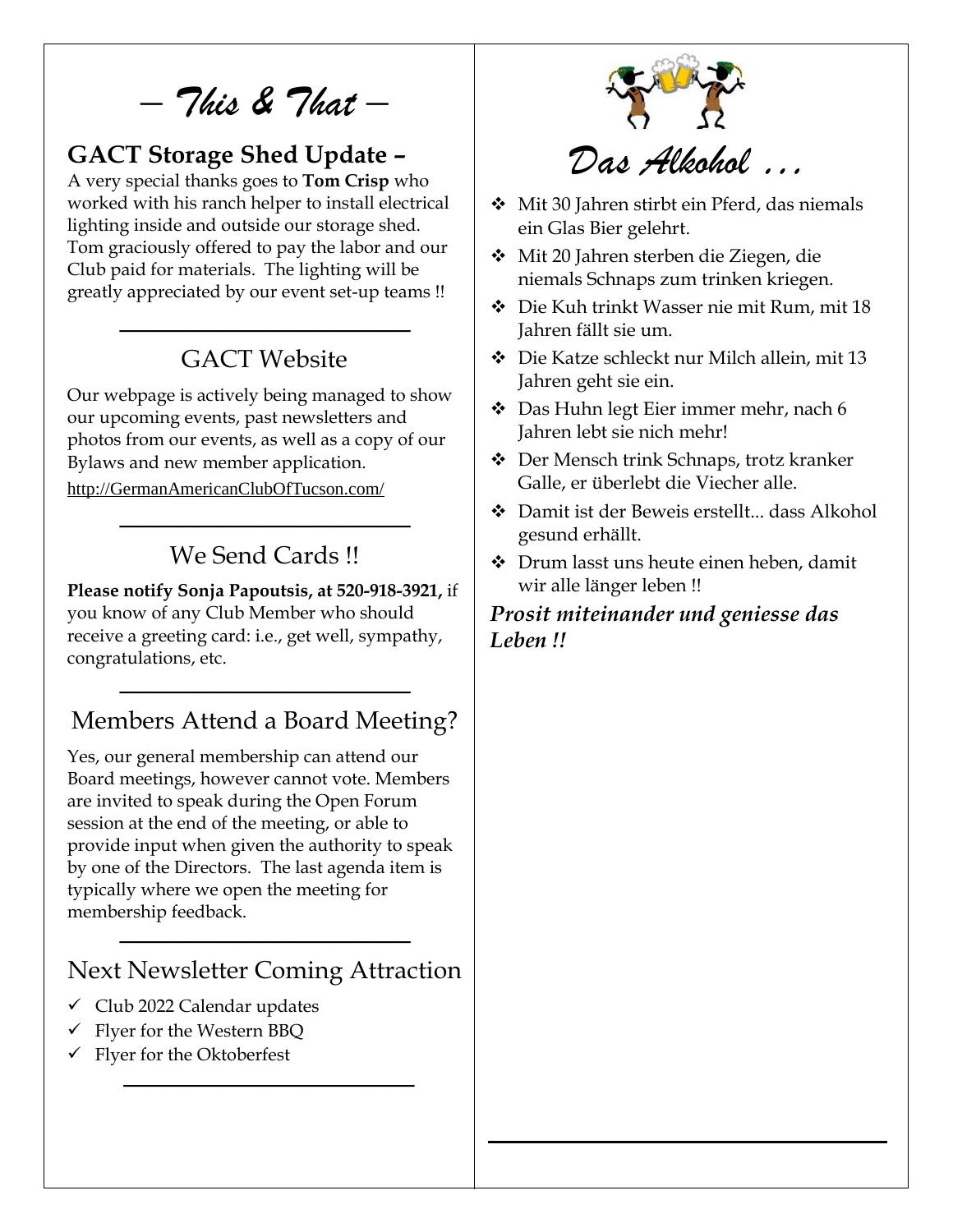*– Recent Event Photos –*